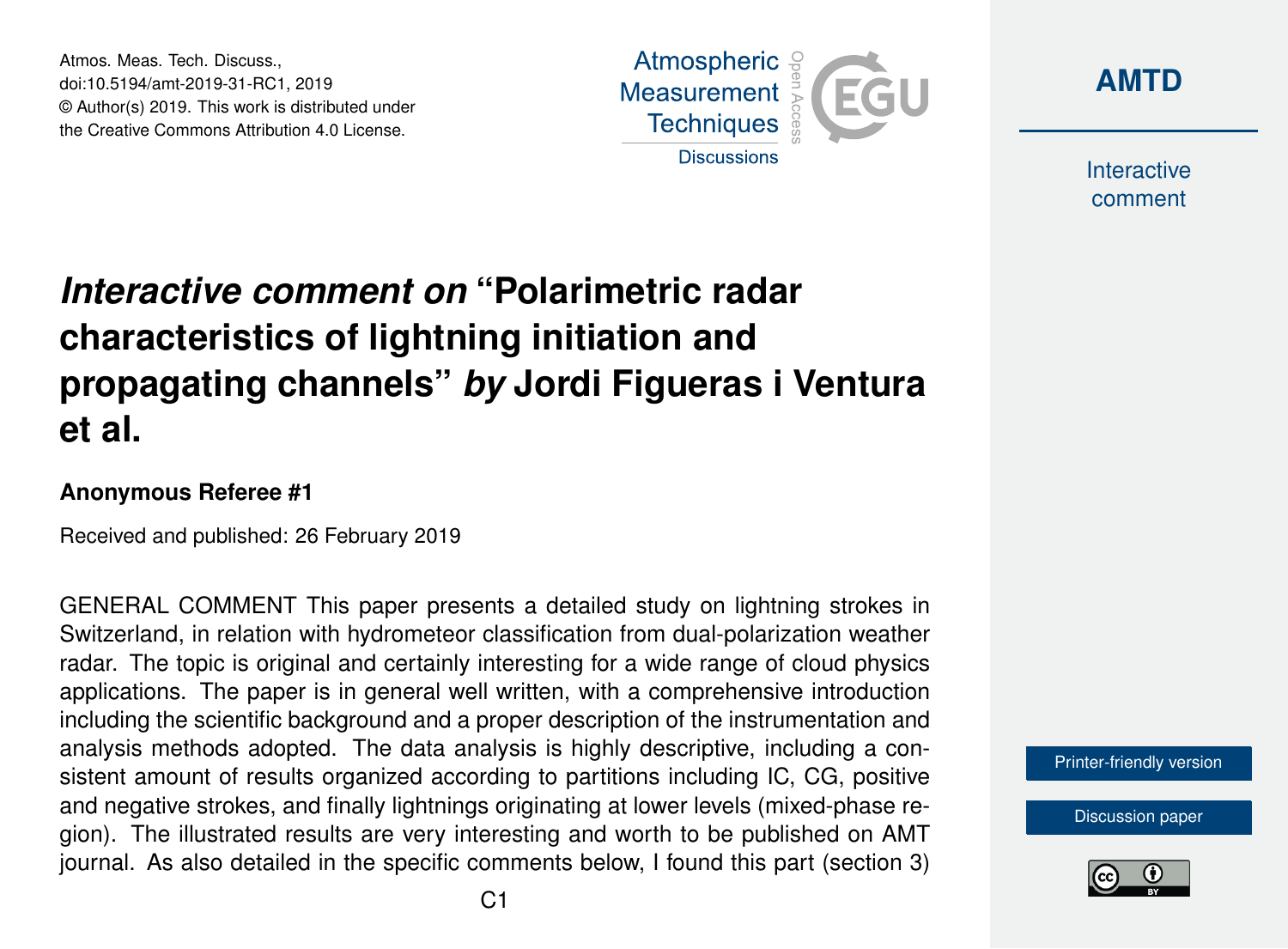not enough fluent due to an overwhelming amount of numbers in the text. For this reason, I suggest making use of tables to organize at least some of these numbers and try to improve the fluency focusing on the relevant qualitative behaviors. In addition, while the introduction is properly developed with many relevant references, in the data analysis I missed references helping to understand whether the results are supported by previous findings or the authors are showing some phenomenological behavior not yet comprehensively studied, lacking physical explanation. This is my only major concern, which I'm sure could be easily addressed by the authors. Providing a better context to these results would help the paper readability, and provide other researchers a more solid background to work with lightning data in association with dual-polarization measurements.

Consider adding a figure showing an example of radar hydrometeor classification. A vertical cut, possibly with lightnings over plotted, would greatly help readers not familiar with radar classification, and may serve as an effective visual introduction to the main topic of the paper.

## SPECIFIC COMMENTS AND MINOR CORRECTIONS

- When discussing the hydrometeor type in relation with the lightnings, percentages are given to represent the relative occurrence of given particle types. The first comment I have is that providing these numbers with two decimals accuracy is misleading. We know that hydrometeor classification is subject to many assumptions and uncertainties, so I would recommend providing these percentages with a lower level of accuracy (rounding to integers may be enough in general). The second comment is that there are large portions of the manuscript with a detailed listing of these percentages (e.g. page. 11, lines 3-9) which makes reading a bit hard. I recommend moving as much as possible those numbers to tables and leave in the text only the most relevant ones, focusing on the relevant qualitative behavior.

- P.6, Line 24: "ZPhi" method should read "ZPHI", and the proper reference should be

## **[AMTD](https://www.atmos-meas-tech-discuss.net/)**

**Interactive** comment

[Printer-friendly version](https://www.atmos-meas-tech-discuss.net/amt-2019-31/amt-2019-31-RC1-print.pdf)

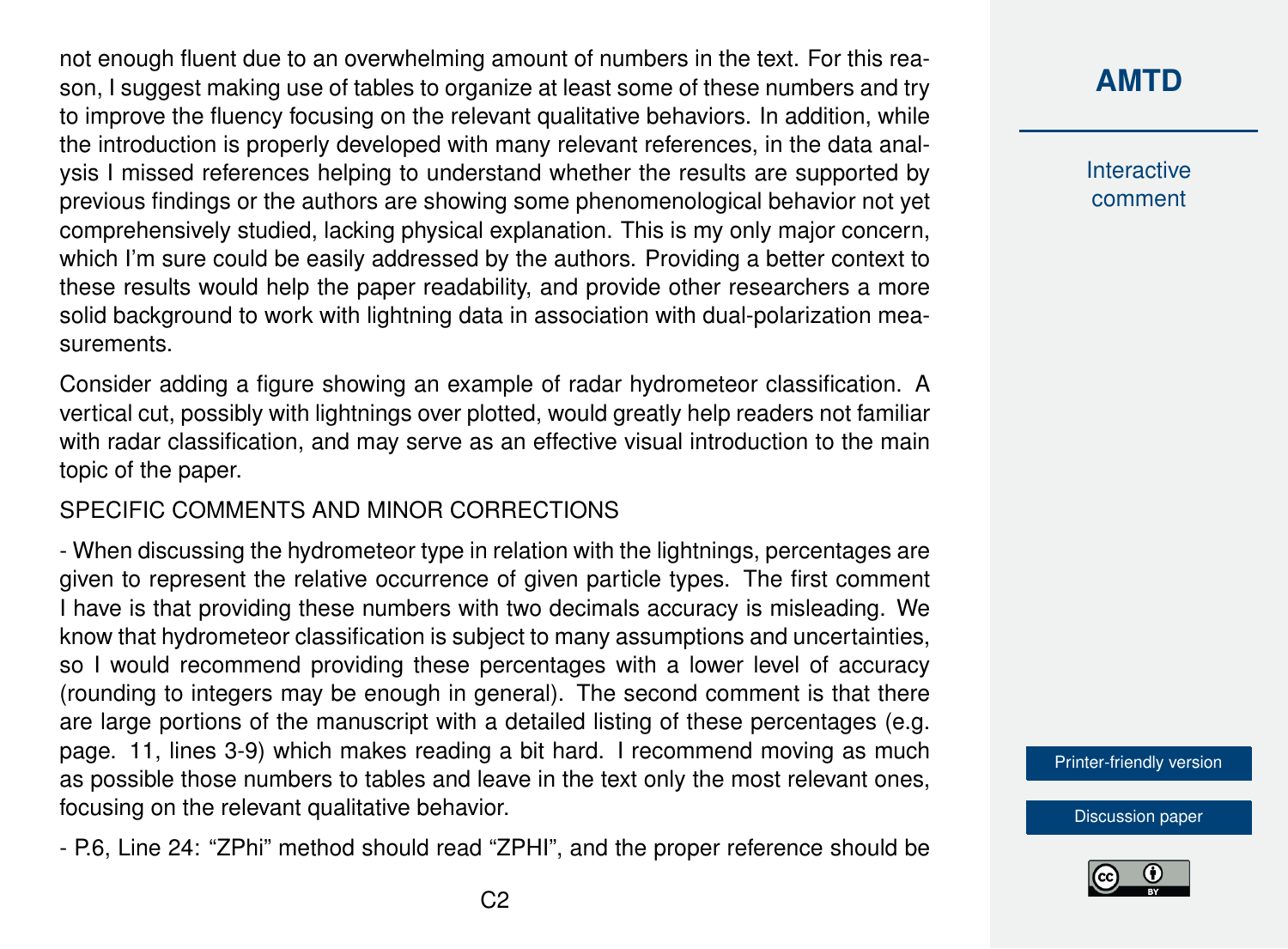the Testud paper:

Testud, J., E. Le Bouar, E. Obligis, and M. Ali-Mehenni, 2000: The rain profiling algorithm applied to polarimetric weather radar. J. Atmos. Oceanic Technol., 17, 332–356.

Indeed, Ryzhkov used the ZPHI method for rainfall estimation using the same ZPHI method as in Testud et al., 2000 for deriving specific attenuation.

- P. 7, Lines 9-10: according to Besic et al., 2018, if there is a dominant hydrometeor type, the entropy is low (close to 0), while in case of mixtures, the entropy is higher (up to 1). Please explain and/or correct why it is here stated the opposite ("..within the radar resolution volume there is a clearly dominant hydrometeor type (entropy 1) or if it is an heterogeneous mixture without any dominant hydrometeor type (entropy 0)."). Also check that the values of entropy discussed through the paper are consistent with the correct definition.

- P.7, Line 29. "extend" -> "extent"

- P. 9, L25: "The reflectivity data (topmost panels in Fig. 7) of all sources show a bi-modal distribution" Any idea why? Could there be a relation with the bimodality of lightning data?

- Please check the label for aggregates, sometimes it is referred to as "AG" (P. 6, L. 32), but in fig. captions it is often called "DS".

- P. 13, Lines 11-14. Here the authors hint at a possible relation between the very high proportion of positive lightnings and hail at the ground. Please add proper references.

- P. 15, Lines 3-4: "For our classification we have considered as belonging to the mixed phase or liquid regions flashes the first VHF source of which was located in areas where the dominant hydrometeor..." I suggest rewording, i.e. "For our classification we have considered as belonging to the mixed phase or liquid regions flashes whose first VHF source was in areas where the dominant hydrometeor.."



**Interactive** comment

[Printer-friendly version](https://www.atmos-meas-tech-discuss.net/amt-2019-31/amt-2019-31-RC1-print.pdf)